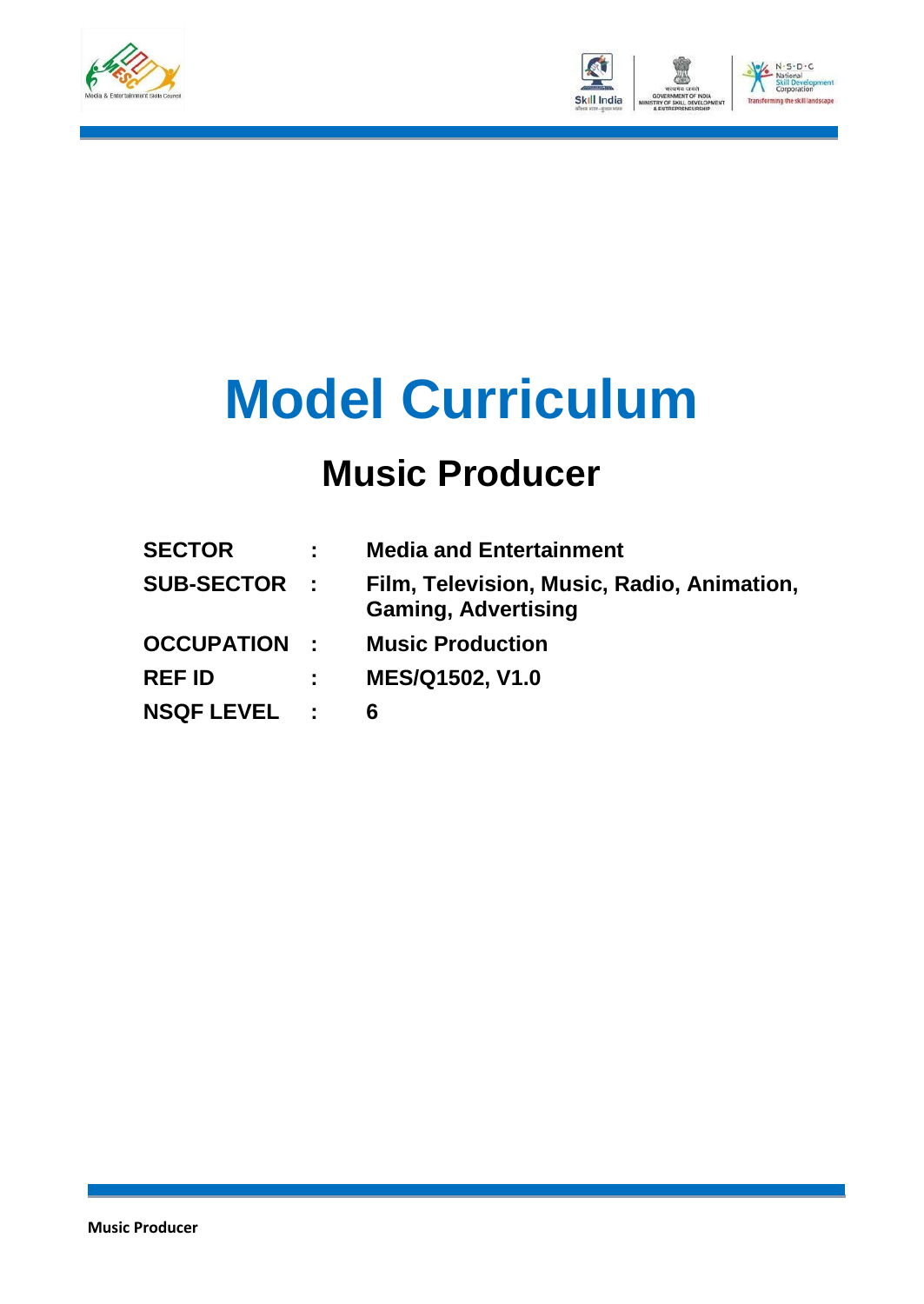



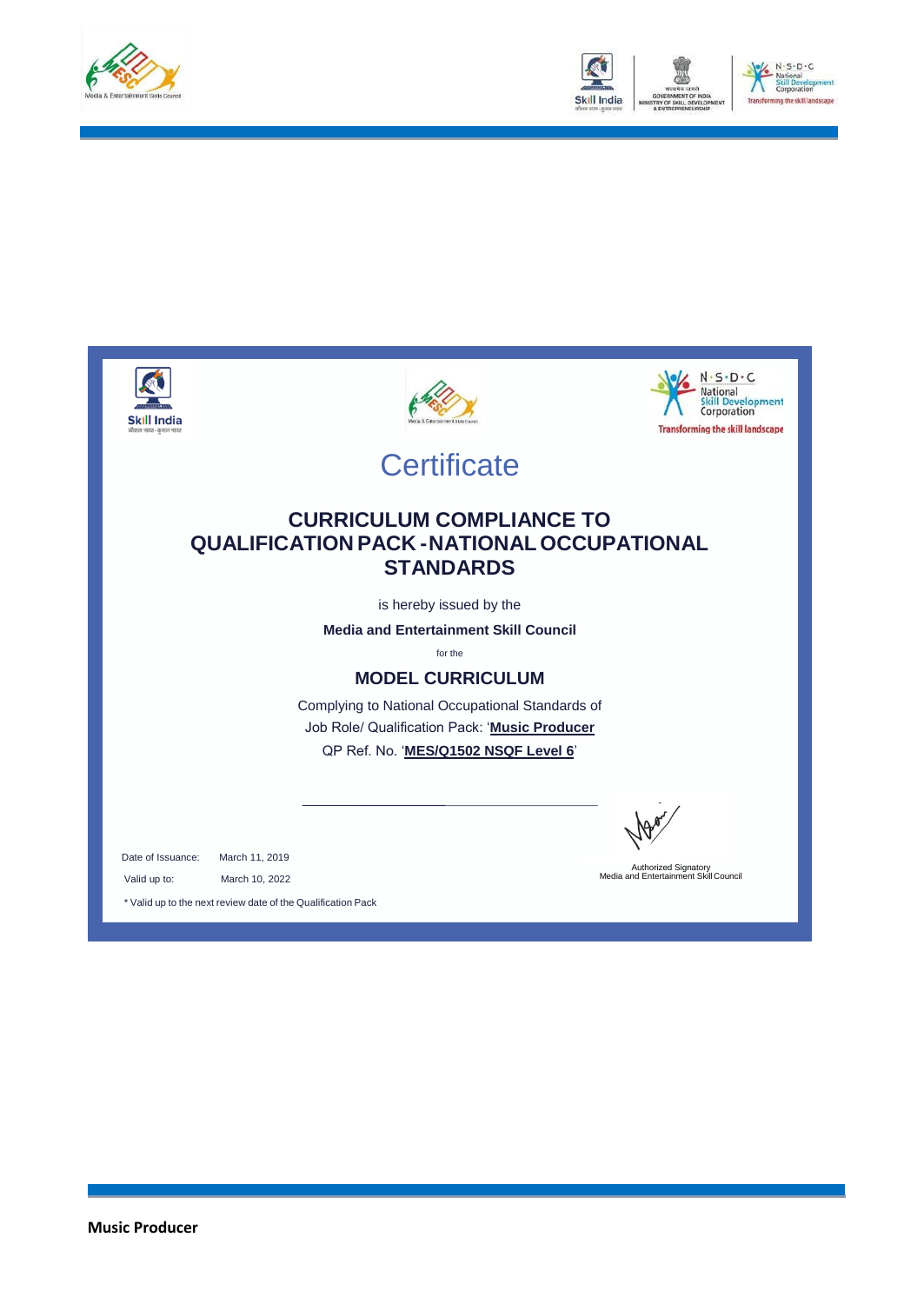



### **TABLE OF CONTENTS**

| 1. Curriculum                    |    |
|----------------------------------|----|
| 2. Trainer Prerequisites         | በ7 |
| 3. Annexure: Assessment Criteria | 08 |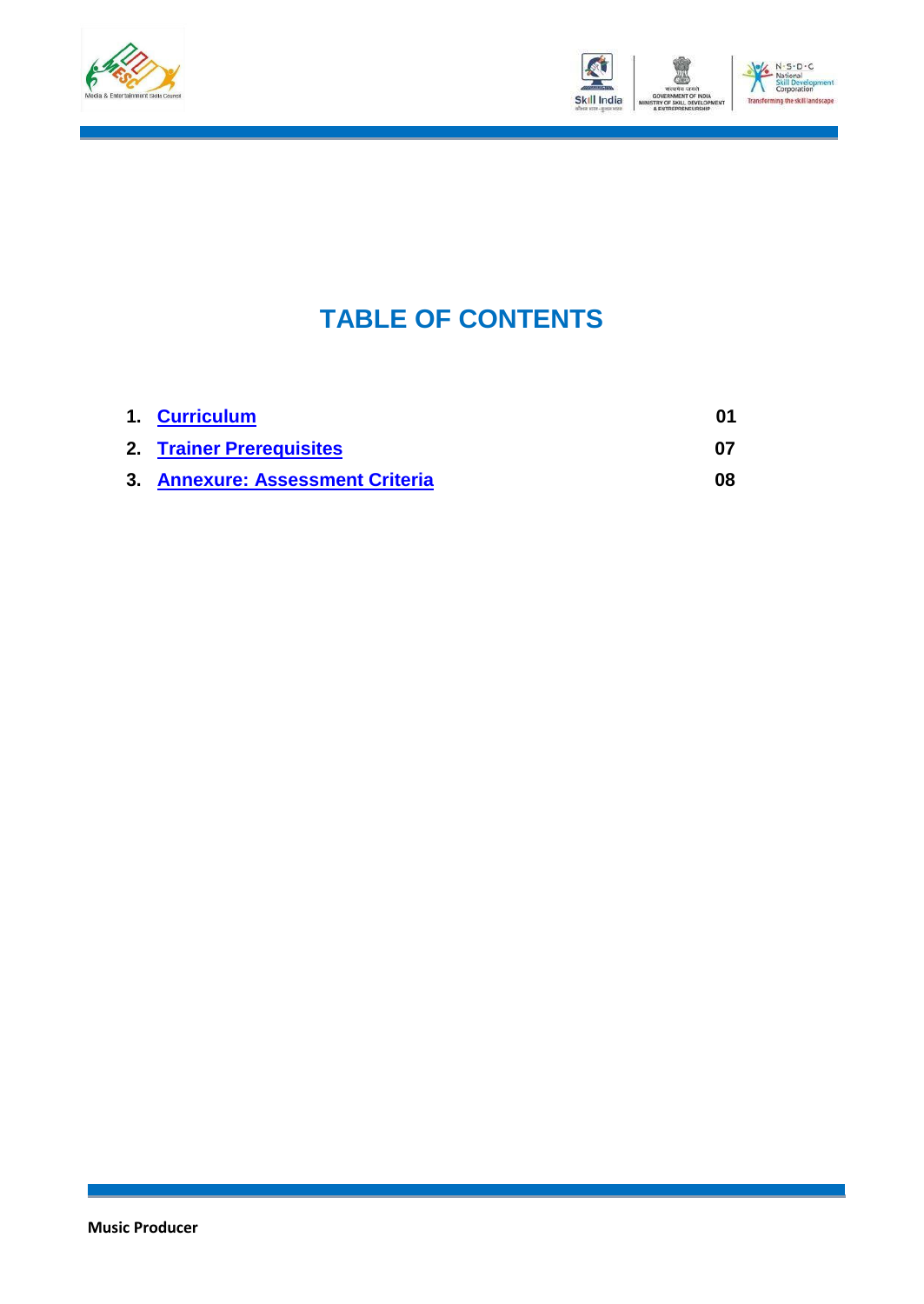



## **Music Producer**

#### <span id="page-3-0"></span>**CURRICULUM / SYLLABUS**

This program is aimed at training candidates for the job of a "<u>Music Producer</u>", in the "<u>Media and Entertainment</u>" Sector/Industry and aims at building the following key competencies amongst the learner.

| <b>Program Name</b>                               | <b>Music Producer</b>                                                      |                                                                |                             |
|---------------------------------------------------|----------------------------------------------------------------------------|----------------------------------------------------------------|-----------------------------|
| <b>Qualification Pack</b><br>Name & Reference ID. | MES/Q 1502, V1.0                                                           |                                                                |                             |
| <b>Version No.</b>                                | 1.0                                                                        | <b>Version Update Date</b>                                     | 11 <sup>th</sup> March 2019 |
| <b>Pre-requisites to</b><br><b>Training</b>       | Class XII or Certified Music Programmer (NSQF Level 5)                     |                                                                |                             |
| <b>Training Outcomes</b>                          |                                                                            | After completing this programme, participants will be able to: |                             |
|                                                   | Notate music using standard conventions<br>٠                               |                                                                |                             |
|                                                   | Prepare professional music scores to program and record music<br>$\bullet$ |                                                                |                             |
|                                                   | ٠                                                                          | Arrange music compositions in any specific style               |                             |
|                                                   | $\bullet$                                                                  | Arrange music using various types of instruments               |                             |
|                                                   | Use music software and hardware to arrange music<br>$\bullet$              |                                                                |                             |
|                                                   | Plan and manage the music production process<br>٠                          |                                                                |                             |
|                                                   | Produce music using computer software and hardware<br>$\bullet$            |                                                                |                             |
|                                                   | Record, mix and master music<br>$\bullet$                                  |                                                                |                             |
|                                                   |                                                                            | Maintain workplace health and safety                           |                             |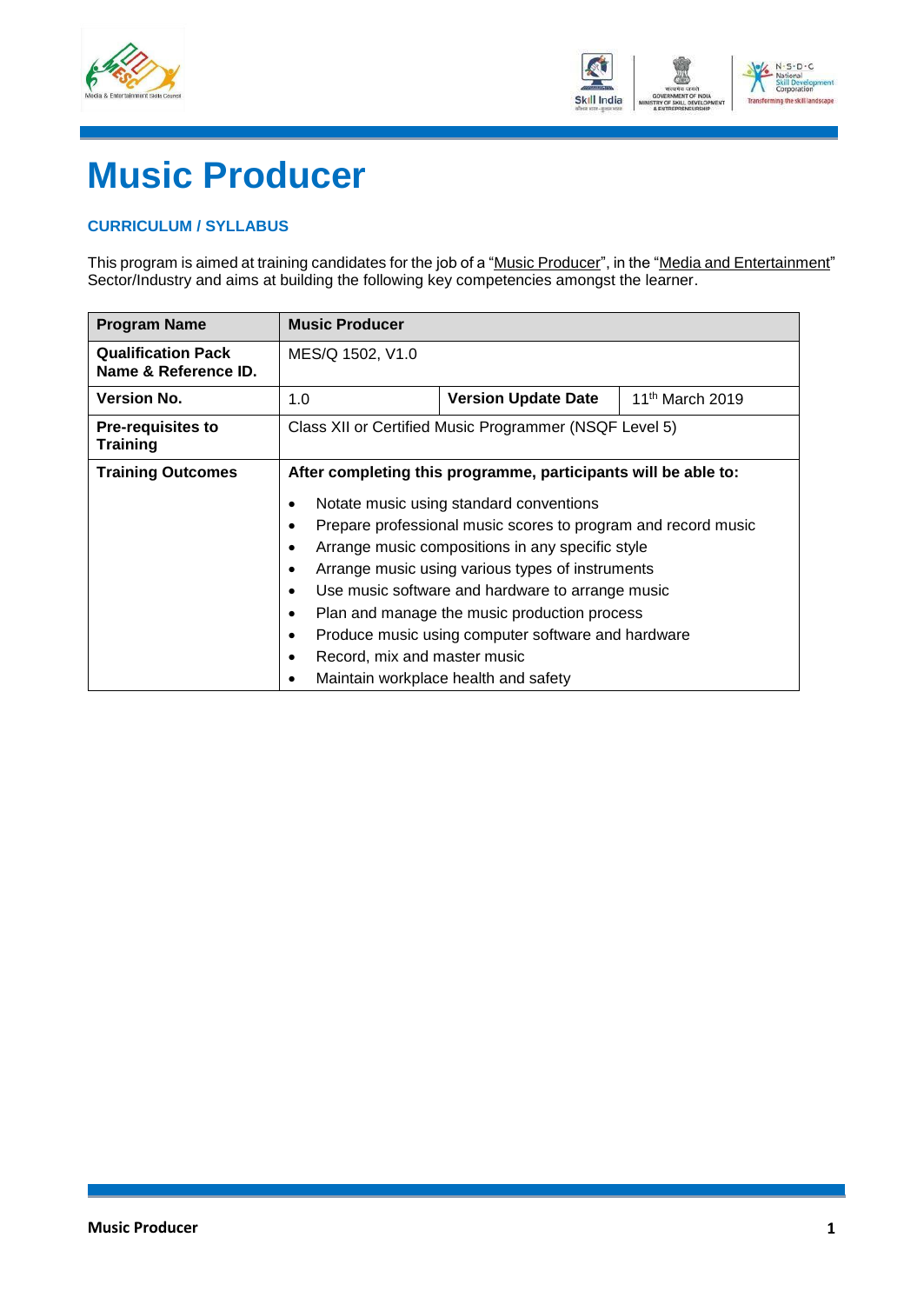



This course encompasses <u>4</u> out of <u>4</u> National Occupational Standards (NOS) of "<u>Music Producer</u>" Qualification Pack issued by "Media and Entertainment Skills Council".

| S.No           | <b>Module</b>                                                                                                                                                                                                                                  | <b>Key Learning Outcomes</b>                                                                                                                                                                                                                                                                                                                                                                                                                                                                                                                                                                                                                                                                                                                                                | <b>Equipment</b>                                                                                                                                                                                                        |  |
|----------------|------------------------------------------------------------------------------------------------------------------------------------------------------------------------------------------------------------------------------------------------|-----------------------------------------------------------------------------------------------------------------------------------------------------------------------------------------------------------------------------------------------------------------------------------------------------------------------------------------------------------------------------------------------------------------------------------------------------------------------------------------------------------------------------------------------------------------------------------------------------------------------------------------------------------------------------------------------------------------------------------------------------------------------------|-------------------------------------------------------------------------------------------------------------------------------------------------------------------------------------------------------------------------|--|
| 1              | <b>Introduction and</b><br>orientation<br><b>Theory Duration</b>                                                                                                                                                                               | Recognise professional roles and functions in<br>$\bullet$<br>music production.<br>Familiarise with commonly used tools and<br>$\bullet$<br>technologies for music production.                                                                                                                                                                                                                                                                                                                                                                                                                                                                                                                                                                                              | White board,<br>marker, computer,<br>internet access,<br>projector                                                                                                                                                      |  |
|                | (hh:mm)<br>10:00<br><b>Practical Duration</b><br>(hh:mm)<br>05:00<br><b>Corresponding</b><br><b>NOS Code</b>                                                                                                                                   | Identify the different steps involved in music<br>$\bullet$<br>production workflow for different purposes (e.g.<br>film, ads, music for artists, new media, etc.)<br>Identify the global trends in professional music<br>$\bullet$<br>production and consumption.<br>Discuss professional and transferable skills<br>$\bullet$<br>required to function in the industry                                                                                                                                                                                                                                                                                                                                                                                                      |                                                                                                                                                                                                                         |  |
| $\overline{2}$ | <b>Bridge Module</b><br><b>Notate music</b><br>using standard<br>conventions<br><b>Theory Duration</b><br>(hh:mm)                                                                                                                              | Notate music using the correct clef/symbol for<br>$\bullet$<br>each instrument.<br>Indicate key signature, meter, tempo and rhythm<br>$\bullet$<br>clearly on music scores.<br>Write chords and notes accurately while notating<br>$\bullet$<br>music.                                                                                                                                                                                                                                                                                                                                                                                                                                                                                                                      | Computer System,<br>DAW software<br>(Logic, Cubase,<br>etc.), music<br>notation software,<br>audio & MIDI<br>interface, MIDI                                                                                            |  |
|                | 20:00<br><b>Practical Duration</b><br>(hh:mm)<br>40:00<br><b>Corresponding</b><br><b>NOS Code</b><br><b>MES/N1505</b>                                                                                                                          | Indicate phrasing, dynamics, articulation and<br>$\bullet$<br>lyrics (where applicable) on music scores to<br>guide music programmers and performers.<br>Indicate bowing, pizzicato, arco, palm mute,<br>$\bullet$<br>slide, breath marks, etc. while notating music for<br>strings, brass and woodwinds.<br>Prepare score templates for various music<br>$\bullet$<br>production scenarios (rhythm section, orchestra,<br>vocal arrangements, etc.)                                                                                                                                                                                                                                                                                                                        | controller,<br>headphones or<br>monitor speakers,<br>white board,<br>marker, projector.                                                                                                                                 |  |
| 3              | <b>Prepare</b><br>professional<br>music scores to<br>program and<br>record music<br><b>Theory Duration</b><br>(hh:mm)<br>25:00<br><b>Practical Duration</b><br>(hh:mm)<br>60:00<br><b>Corresponding</b><br><b>NOS Code</b><br><b>MES/N1505</b> | Notate transcribed music arrangements (melody,<br>$\bullet$<br>harmony & rhythm) to document the performance<br>accurately.<br>Notate the music for every instrument/voice used<br>$\bullet$<br>in an arrangement on a master score that<br>conforms to standard practice (e.g. orchestra, big<br>band, choir, etc.)<br>Optimise the master score layout for ease of<br>$\bullet$<br>music programming or conducting musicians<br>during the recording.<br>Determine the individual instrument/voice<br>$\bullet$<br>notation parts of the arrangement required to<br>complete recordings efficiently.<br>Extract the necessary instrument/voice notation<br>$\bullet$<br>parts of the arrangement from the master score<br>to guide individual musicians during recording. | Computer System,<br>DAW software<br>(Logic, Cubase,<br>etc.), music<br>notation software,<br>audio & MIDI<br>interface, MIDI<br>controller,<br>headphones or<br>monitor speakers,<br>white board,<br>marker, projector. |  |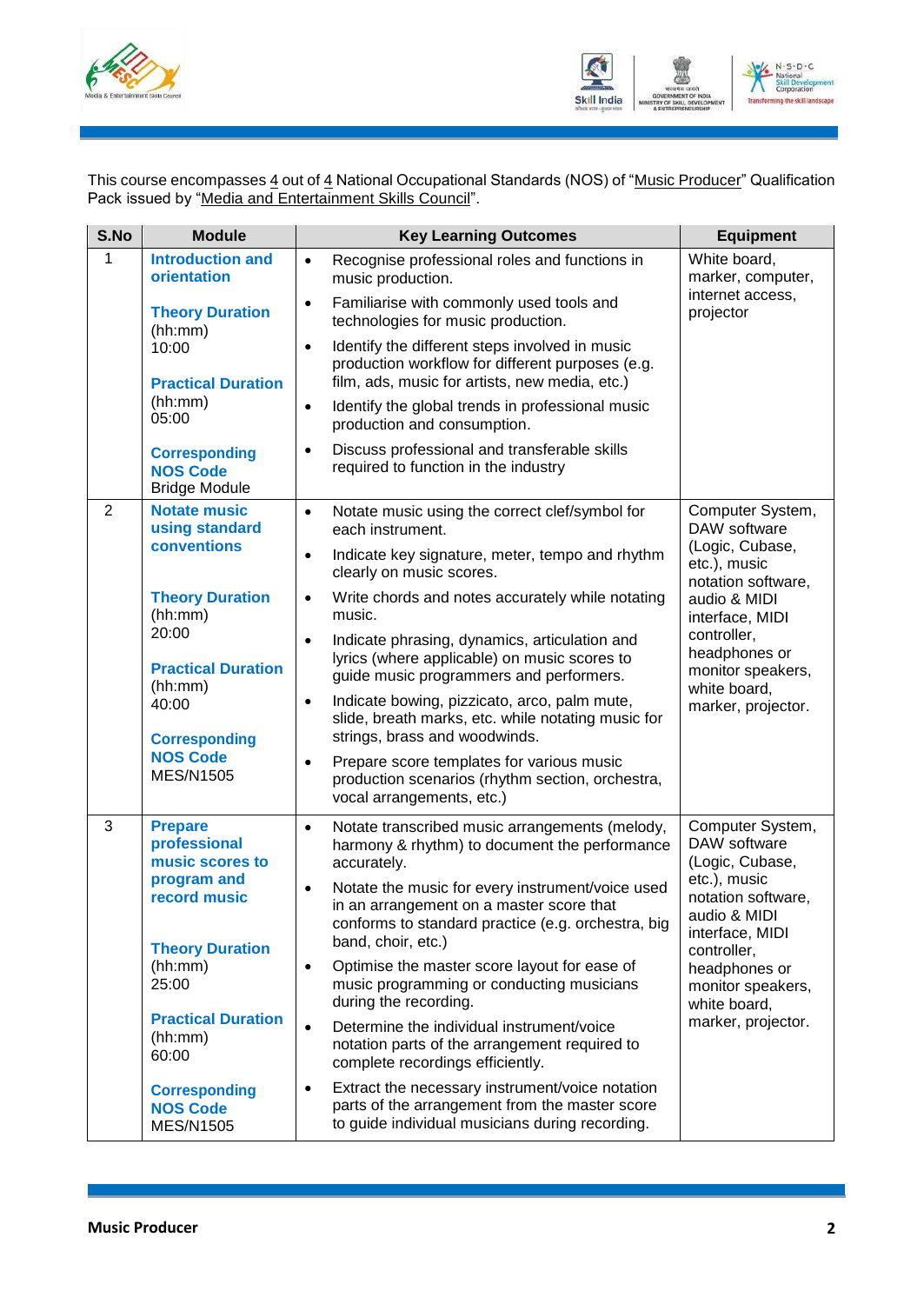





|                  |                                                               | Deliver correctly transposed music scores to<br>$\bullet$<br>brass and woodwind players during recording.                                                                                                 |                                                                       |
|------------------|---------------------------------------------------------------|-----------------------------------------------------------------------------------------------------------------------------------------------------------------------------------------------------------|-----------------------------------------------------------------------|
|                  |                                                               | Verify music scores prepared for recording to<br>$\bullet$<br>ensure that they are free of errors, do not have<br>repetitions, have correct pagination and contains<br>the required performance markings. |                                                                       |
|                  |                                                               | Export completed music scores in suitable file<br>formats from music notation software and Digital<br>Audio Workstations (DAW)                                                                            |                                                                       |
|                  |                                                               | Import scores to music notation software and<br>$\bullet$<br>Digital Audio Workstations (DAW) for editing and<br>programming.                                                                             |                                                                       |
| 4                | <b>Arrange music</b><br>compositions in<br>any specific style | Use distinctive instrumentation, rhythm and<br>$\bullet$<br>sounds to arrange compositions in a chosen<br>style.                                                                                          | Computer System,<br>DAW software<br>(Logic, Cubase,                   |
|                  | <b>Theory Duration</b><br>(hh:mm)                             | Incorporate cultural influences in music<br>$\bullet$<br>arrangements through distinctive use of<br>instrumentation and performance styles.                                                               | etc.), music<br>notation software,<br>audio & MIDI<br>interface, MIDI |
|                  | 25:00<br><b>Practical Duration</b>                            | Incorporate historical (period) elements in music<br>$\bullet$<br>arrangements through distinctive use of<br>instrumentation and performance styles.                                                      | controller,<br>headphones or<br>monitor speakers,                     |
| (hh:mm)<br>50:00 |                                                               | Arrange vocal compositions in the most<br>$\bullet$<br>appropriate key (pitch) for the chosen singers<br>and intended mood and style of the music.                                                        | white board,<br>marker, projector.                                    |
|                  | <b>Corresponding</b><br><b>NOS Code</b><br><b>MES/N1506</b>   | Compose harmonic arrangements for a given<br>$\bullet$<br>melody using appropriate instruments.                                                                                                           |                                                                       |
|                  |                                                               | Compose original melodies according to a<br>$\bullet$<br>specified chord progression.                                                                                                                     |                                                                       |
|                  |                                                               | Compose distinctive sections for a song (intro,<br>verse, chorus, reprise, etc.) to give it a form that<br>is representative of the chosen style.                                                         |                                                                       |
| 5                | <b>Arrange music</b><br>using various<br>types of             | Arrange music for drums, percussions and other<br>$\bullet$<br>rhythmic instruments, including ethnic<br>instruments.                                                                                     | Computer System,<br>DAW software<br>(Logic, Cubase,                   |
|                  | <b>instruments</b>                                            | Use electronic music samples, loops and<br>$\bullet$<br>synthesized sounds in arrangements.                                                                                                               | etc.), music<br>notation software,<br>audio & MIDI                    |
|                  | <b>Theory Duration</b><br>(hh:mm)<br>25:00                    | Arrange music for piano and keyboards adhering<br>$\bullet$<br>to their useable range and performance<br>techniques.                                                                                      | interface, MIDI<br>controller,<br>headphones or                       |
|                  | <b>Practical Duration</b><br>(hh:mm)<br>50:00                 | Arrange music for guitar (acoustic & electric)<br>$\bullet$<br>adhering to their useable range and performance<br>techniques.                                                                             | monitor speakers,<br>white board,<br>marker, projector.               |
|                  | <b>Corresponding</b><br><b>NOS Code</b>                       | Arrange music for bass guitar and double bass<br>$\bullet$<br>adhering to their useable range and performance<br>techniques.                                                                              |                                                                       |
|                  | <b>MES/N1506</b>                                              | Arrange music for string section adhering to their<br>$\bullet$<br>useable range and performance techniques.                                                                                              |                                                                       |
|                  |                                                               | Arrange music for woodwinds adhering to their<br>$\bullet$<br>useable range and performance techniques.                                                                                                   |                                                                       |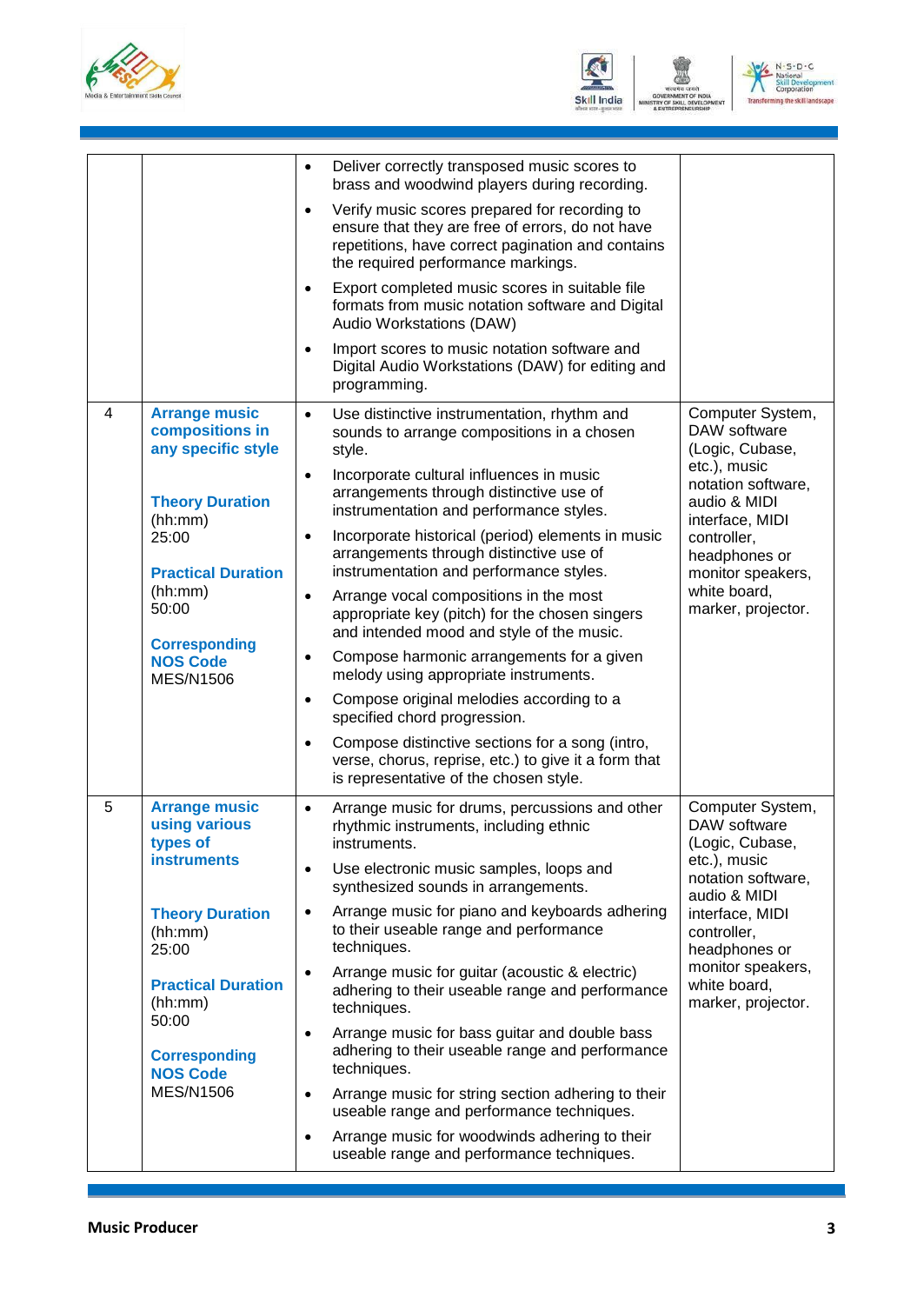



|                |                                                                                                                                                                                                                                  | Arrange music for brass instruments adhering to<br>$\bullet$<br>their useable range and performance techniques.                                                                                                                                                                                                                                                                                                                                                                                                                                                                                                                                                                                               |                                                                                                                                                                                                                                                |  |
|----------------|----------------------------------------------------------------------------------------------------------------------------------------------------------------------------------------------------------------------------------|---------------------------------------------------------------------------------------------------------------------------------------------------------------------------------------------------------------------------------------------------------------------------------------------------------------------------------------------------------------------------------------------------------------------------------------------------------------------------------------------------------------------------------------------------------------------------------------------------------------------------------------------------------------------------------------------------------------|------------------------------------------------------------------------------------------------------------------------------------------------------------------------------------------------------------------------------------------------|--|
| 6              | <b>Use music</b><br>software and<br>hardware to<br>arrange music<br><b>Theory Duration</b><br>(hh:mm)<br>10:00<br><b>Practical Duration</b><br>(hh:mm)<br>40:00<br><b>Corresponding</b><br><b>NOS Code</b><br><b>MES/N1506</b>   | Use MIDI controllers to compose and arrange<br>$\bullet$<br>music in a compatible music software<br>Arrange music using the MIDI and virtual<br>$\bullet$<br>instrument features of a Digital Audio<br>Workstation (DAW).<br>Prepare simulations of music arrangements<br>$\bullet$<br>involving acoustic/live instruments on a Digital<br>Audio Workstation (DAW) using software<br>instruments, samplers and synthesizers.<br>Extract MIDI files from arrangements created on<br>$\bullet$<br>a Digital Audio Workstation (DAW)<br>Extract music scores from arrangements created<br>$\bullet$<br>on a Digital Audio Workstation (DAW)                                                                      | Computer System,<br>DAW software<br>(Logic, Cubase,<br>etc.), music<br>notation software,<br>audio & MIDI<br>interface, MIDI<br>controller,<br>headphones or<br>monitor speakers,<br>white board,<br>marker, projector.                        |  |
| $\overline{7}$ | <b>Plan and manage</b><br>the music<br>production<br>process<br><b>Theory Duration</b><br>(hh:mm)<br>10:00<br><b>Practical Duration</b><br>(hh:mm)<br>20:00<br><b>Corresponding</b><br><b>NOS Code</b><br><b>MES/N1507</b>       | $\bullet$<br>Select suitable music programmers and assign<br>tasks to meet the production requirements<br>Select and prepare suitable musicians for<br>$\bullet$<br>recording music according to the production<br>requirements.<br>Select sound engineers to meet the production<br>$\bullet$<br>requirements.<br>Schedule music programming to complete all<br>$\bullet$<br>deliverables within agreed deadlines<br>Schedule music recording, mixing and mastering<br>$\bullet$<br>sessions to complete all deliverables within<br>agreed deadlines<br>Use a clear mechanism to track the progress of<br>$\bullet$<br>the different stages of music production.                                             | White board,<br>marker, computer,<br>internet access,<br>projector                                                                                                                                                                             |  |
| 8              | <b>Produce music</b><br>using computer<br>software and<br>hardware<br><b>Theory Duration</b><br>(hh:mm)<br>25:00<br><b>Practical Duration</b><br>(hh:mm)<br>70:00<br><b>Corresponding</b><br><b>NOS Code</b><br><b>MES/N1507</b> | Choose appropriate synthesis techniques to<br>produce music according to the genre and<br>stylistic needs.<br>Choose appropriate sampling techniques to<br>$\bullet$<br>produce music according to the genre and<br>stylistic needs.<br>Determine the suitability of electronically<br>$\bullet$<br>programmed sounds.<br>Determine whether electronically programmed<br>$\bullet$<br>music has all the intended performance attributes<br>specified in the arrangement.<br>Apply equalisation (EQ) to shape electronically<br>$\bullet$<br>programmed sounds according to needs.<br>Apply time based processing (reverb, delay, etc.)<br>$\bullet$<br>techniques enhance electronically programmed<br>music. | Computer System,<br>DAW software<br>(Logic, Cubase, Pro<br>Tools, etc.),<br>sampler and<br>synthesiser<br>software, audio &<br>MIDI interface,<br>MIDI controller,<br>headphones or<br>monitor speakers,<br>white board,<br>marker, projector. |  |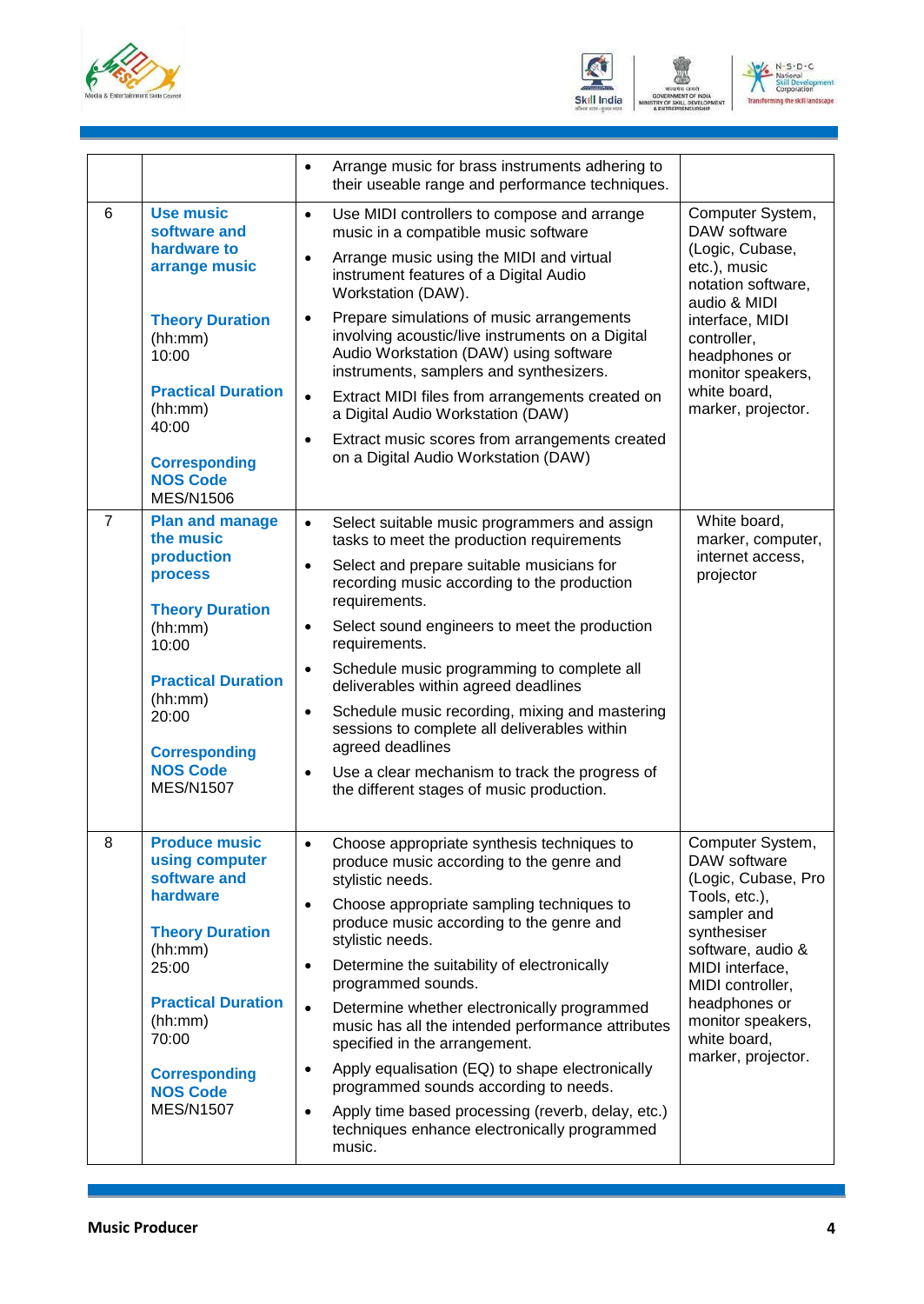





|    |                                                                                                                                                                                                                 | Apply modulation processing (chorus, flange,<br>$\bullet$<br>etc.) techniques enhance electronically<br>programmed music.<br>Apply dynamic processing (compression, gate,<br>$\bullet$<br>etc.) techniques enhance electronically<br>programmed music.                                                                                                                                                                                                                                                                                                                                                                                                                                                                                                                                                                                                                                                                                                                                                                                                                                   |                                                                                                                                                                                                                                                                                                        |
|----|-----------------------------------------------------------------------------------------------------------------------------------------------------------------------------------------------------------------|------------------------------------------------------------------------------------------------------------------------------------------------------------------------------------------------------------------------------------------------------------------------------------------------------------------------------------------------------------------------------------------------------------------------------------------------------------------------------------------------------------------------------------------------------------------------------------------------------------------------------------------------------------------------------------------------------------------------------------------------------------------------------------------------------------------------------------------------------------------------------------------------------------------------------------------------------------------------------------------------------------------------------------------------------------------------------------------|--------------------------------------------------------------------------------------------------------------------------------------------------------------------------------------------------------------------------------------------------------------------------------------------------------|
| 9  | Record, mix and<br>master music<br><b>Theory Duration</b><br>(hh:mm)<br>25:00<br><b>Practical Duration</b><br>(hh:mm)<br>70:00<br><b>Corresponding</b><br><b>NOS Code</b><br><b>MES/N1507</b>                   | Operate the recording/mixing console to record,<br>$\bullet$<br>route and mix music.<br>Use multitrack recording system to record music<br>$\bullet$<br>in a studio.<br>Apply suitable microphone techniques to record<br>$\bullet$<br>acoustic instruments according to the production<br>requirements.<br>Record electronic instruments and voices<br>$\bullet$<br>according to the stylistic requirements of music.<br>Guide musicians to record the best possible<br>$\bullet$<br>performance of the music arrangement.<br>Determine the volume balance between the<br>$\bullet$<br>various instruments and voices in recordings<br>during mixing.<br>Determine the suitability of tonal (timbre)<br>$\bullet$<br>characteristics of instruments and voices in<br>recordings during mixing.<br>Assess the overall quality of the music mix using<br>$\bullet$<br>clearly established criteria.<br>Present mastered mixes to clients for review.<br>$\bullet$                                                                                                                         | Computer System,<br>DAW software<br>(Logic, Cubase, Pro<br>Tools, etc.),<br>Microphones, DI<br>boxes and other<br>audio recording<br>accessories,<br>recording console<br>or DAW controller,<br>recording studio<br>space,<br>headphones or<br>monitor speakers,<br>white board,<br>marker, projector. |
| 10 | <b>Maintain</b><br>workplace health<br>and safety<br><b>Theory Duration</b><br>(hh:mm)<br>10:00<br><b>Practical Duration</b><br>(hh:mm)<br>10:00<br><b>Corresponding</b><br><b>NOS Code</b><br><b>MES/N0104</b> | Maintain one's posture and position to minimize<br>$\bullet$<br>fatigue and the risk of injury.<br>Maintain first aid kit and keep oneself updated on<br>$\bullet$<br>the first aid procedures<br>Identify and document potential risks like siting<br>$\bullet$<br>postures while using computer, eye fatigues and<br>other hazards in the workplace.<br>Maintain accident reports.<br>$\bullet$<br>Report health and safety risks/ hazards to<br>$\bullet$<br>concerned personnel.<br>Participate in organization health and safety<br>$\bullet$<br>knowledge sessions and drills.<br>Identify the people responsible for health and<br>$\bullet$<br>safety in the workplace, including those to<br>contact in case of an emergency.<br>Identify security signals e.g. fire alarms and<br>$\bullet$<br>places such as staircases, fire warden stations,<br>first aid and medical rooms.<br>Identify aspects of your workplace that could<br>$\bullet$<br>cause potential risk to own and others health and<br>safety.<br>Confirm own personal health and safety, and that<br>$\bullet$ | White board,<br>marker, computer,<br>internet access,<br>projector                                                                                                                                                                                                                                     |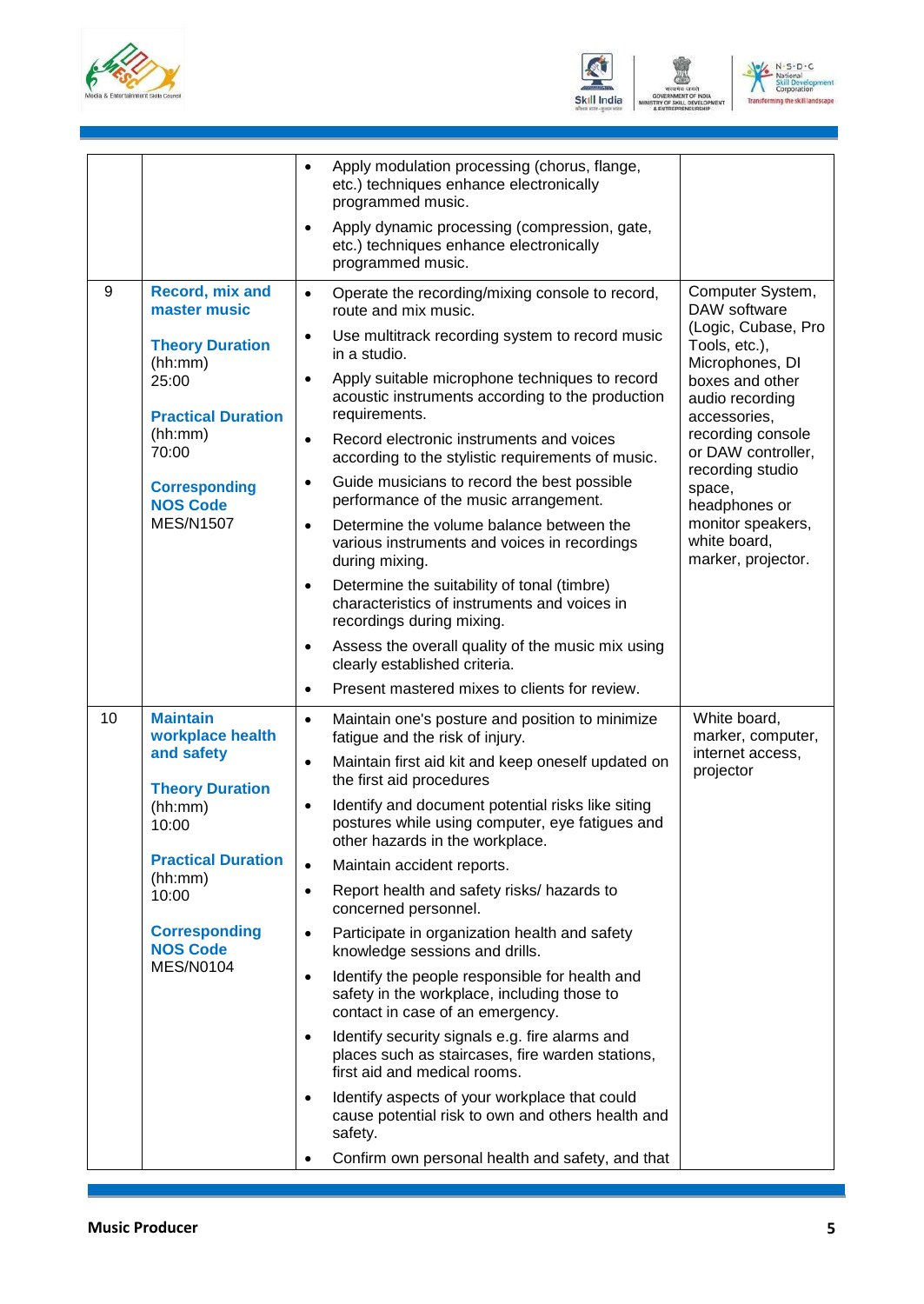



| $N \cdot S \cdot D \cdot C$<br>National |
|-----------------------------------------|
| <b>Skill Development</b><br>Corporation |
| <b>Transforming the skill landscape</b> |

|                                 | of others in the workplace though precautionary<br>measures.                                                                                                                         |  |
|---------------------------------|--------------------------------------------------------------------------------------------------------------------------------------------------------------------------------------|--|
|                                 | Identify and recommend opportunities for<br>$\bullet$<br>improving health, safety, and security to the<br>designated person.                                                         |  |
|                                 | Report any hazards outside the individual's<br>$\bullet$<br>authority to the relevant person in line with<br>organisational procedures and warn other people<br>who may be affected. |  |
|                                 | Follow organisation's emergency procedures for<br>$\bullet$<br>accidents, fires or any other natural calamity in<br>case of a hazard.                                                |  |
|                                 | Identify and correct risks like illness, accidents,<br>$\bullet$<br>fires or any other natural calamity safely and<br>within the limits of individual's authority.                   |  |
| <b>Total Duration</b><br>600:00 | <b>Unique Equipment Required:</b>                                                                                                                                                    |  |
|                                 | Computer System, DAW software (Logic, Cubase,                                                                                                                                        |  |
| <b>Theory Duration</b>          | Pro Tools, etc.), Music notation software (e.g. Finale,                                                                                                                              |  |
| 185:00                          | Sibelius, etc.), Sampler and synthesiser software,<br>Audio & MIDI interface, MIDI controller, Microphones,                                                                          |  |
| <b>Practical Duration</b>       | DI boxes and other audio recording accessories,                                                                                                                                      |  |
| 415:00                          | Recording console or DAW controller, Recording<br>studio space, Headphones or monitor speakers,<br>white board, marker, projector.                                                   |  |
|                                 |                                                                                                                                                                                      |  |

Grand Total Course Duration: **600 Hours 0 Minutes**

*(This syllabus/ curriculum has been approved by Media and Entertainment Skills Council)*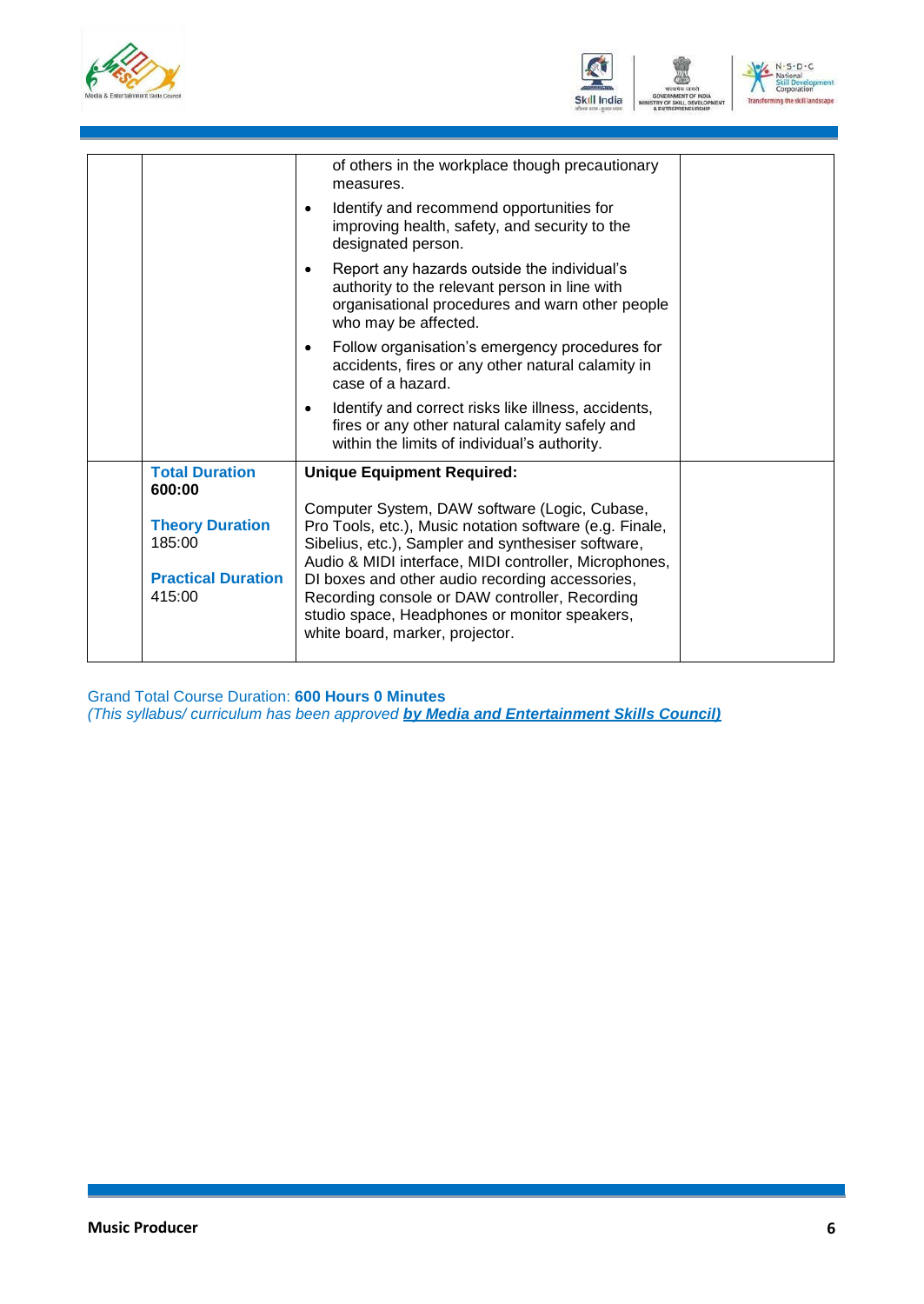



#### <span id="page-9-0"></span>**Trainer Pre-requisites for Job role: "Music Producer" mapped to the Qualification Pack: "MES/Q1502, version 1.0"**

| Sr.<br>No.                      | Area                                         | <b>Details</b>                                                                                                                                                                                                                                                                                                                                                                                                                     |
|---------------------------------|----------------------------------------------|------------------------------------------------------------------------------------------------------------------------------------------------------------------------------------------------------------------------------------------------------------------------------------------------------------------------------------------------------------------------------------------------------------------------------------|
| 1                               | <b>Job Description</b>                       | To deliver accredited training service, mapped to the curriculum detailed<br>above, in accordance with Qualification Pack "MES/Q1502"                                                                                                                                                                                                                                                                                              |
| <b>Personal Attributes</b><br>2 |                                              | The candidate should have a caring attitude and must be committed to<br>mentor the development of professional skills among students to ensure<br>competent, employable candidates at the end of the training.                                                                                                                                                                                                                     |
|                                 |                                              | The individual in this role must be able to communicate fluently in<br>English and the local/regional language. The person must be creative,<br>with a high degree of responsibility, and must uphold a positive attitude.<br>Those in this role should be open-minded, willing to accept students with<br>a wide range of behavioral attributes and learning aptitudes, and<br>comfortable taking advice from unexpected sources. |
|                                 |                                              | The ideal trainer should also maintain a consistent appetite for<br>continuous self-improvement and drive for professional development<br>and industry engagement through professional work.                                                                                                                                                                                                                                       |
| 3                               | <b>Minimum Educational</b><br>Qualifications | Advanced Diploma (Vocational) / NSQF Level 6 Certificate or above.<br>Advanced DAW User / Trainer Certificate (Logic, Cubase, etc.)<br>(Suggested)                                                                                                                                                                                                                                                                                 |
| 4a                              | <b>Domain Certification</b>                  | Certified for Job Role: "Music Producer" mapped to QP: "MES/Q1502",<br>version 1.0. Minimum accepted score as per SSC guidelines is 70%.                                                                                                                                                                                                                                                                                           |
| 4 <sub>b</sub>                  | <b>Platform Certification</b>                | Recommended that the Trainer is certified for the Job Role: "Trainer",<br>mapped to the Qualification Pack: "MEP/Q2601" with scoring of<br>minimum 80%.                                                                                                                                                                                                                                                                            |
| 5                               | <b>Experience</b>                            | The trainer must have sufficient professional experience (2-3 years<br>recommended) in arranging and producing music for professional<br>purposes, preferably in a supervisory role. The candidate must also be<br>well versed with occupational health and safety regulations, policies<br>and practices.                                                                                                                         |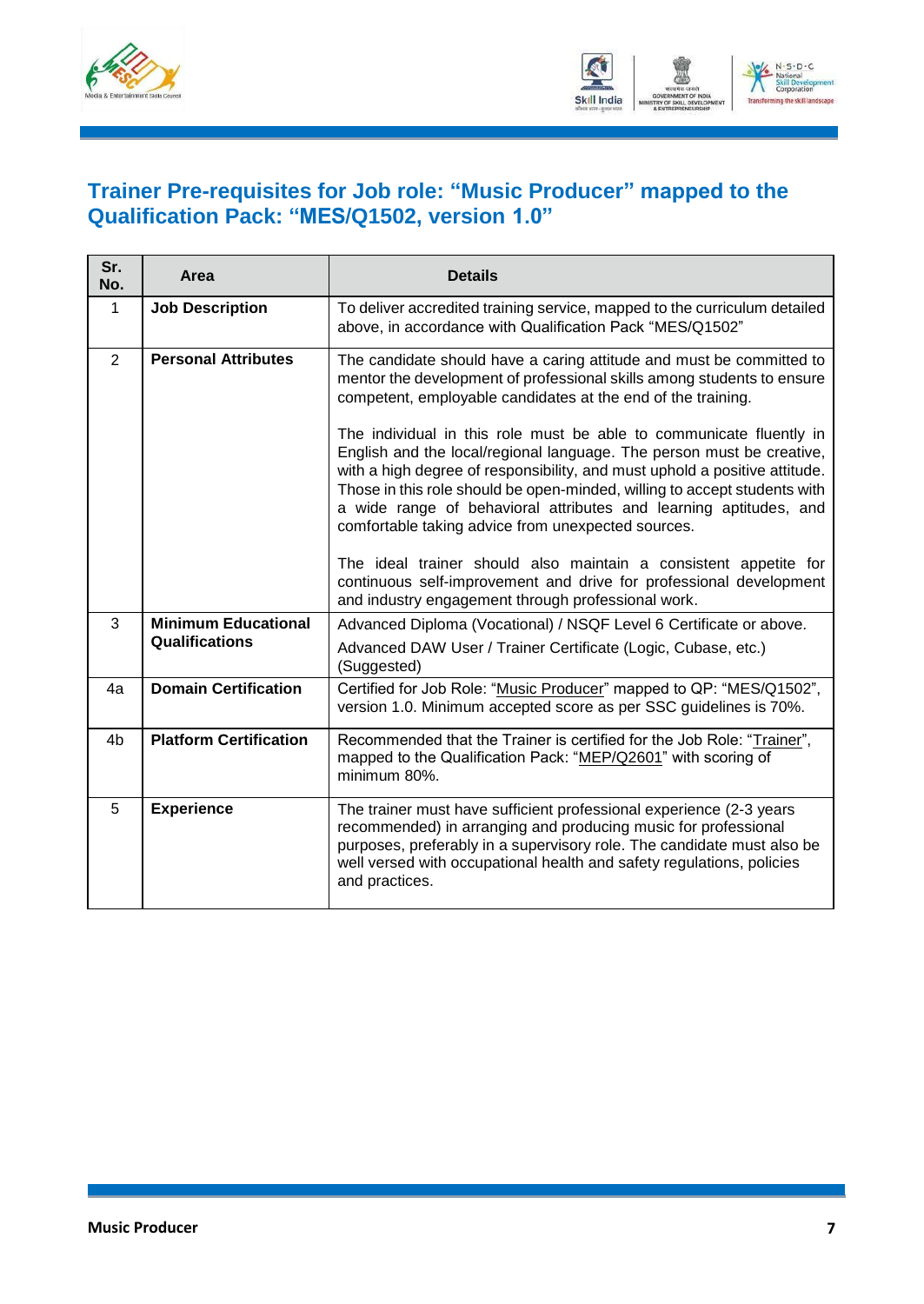



#### <span id="page-10-0"></span>**Annexure: Assessment Criteria**

| <b>Assessment Criteria</b>  |                                               |  |
|-----------------------------|-----------------------------------------------|--|
| Job Role                    | <b>Music Producer</b>                         |  |
| <b>Qualification Pack</b>   | <b>MES/Q1502, version 1.0</b>                 |  |
| <b>Sector Skill Council</b> | <b>Media and Entertainment Skills Council</b> |  |

#### **Guidelines for Assessment**

- 1. Criteria for assessment for each Qualification Pack will be created by the Sector Skill Council. Each Performance Criteria (PC) will be assigned marks proportional to its importance in NOS. SSC will also lay down proportion of marks for Theory and Skills Practical for each PC.
- 2. The assessment for the theory part will be based on knowledge bank of questions created by the SSC.
- 3. Assessment will be conducted for all compulsory NOS, and where applicable, on the selected elective/option NOS/set of NOS.
- 4. Individual assessment agencies will create unique question papers for theory part for each candidate at each examination/training center (as per assessment criteria below).
- 5. Individual assessment agencies will create unique evaluations for skill practical for every student at each examination/training center based on this criterion.
- 6. To pass the Qualification Pack, every trainee should score a minimum of 70% of aggregate marks to successfully clear the assessment.
- 7. In case of *unsuccessful completion*, the trainee may seek reassessment on the Qualification Pack.

| <b>Compulsory NOS</b><br><b>Total Marks: 400</b> |                                                                                                                                                    |                      | <b>Marks Allocation</b> |               |                                   |
|--------------------------------------------------|----------------------------------------------------------------------------------------------------------------------------------------------------|----------------------|-------------------------|---------------|-----------------------------------|
| <b>Assessment</b><br><b>Outcome</b>              | <b>Assessment Criteria for outcomes</b>                                                                                                            | Total<br><b>Mark</b> | Out<br>Of               | <b>Theory</b> | <b>Practical</b><br><b>Skills</b> |
| <b>MES/N1505</b><br>(Notate and<br>prepare music | PC1. transcribe music arrangements (melody,<br>harmony & rhythm) using standard music<br>notation.                                                 | 100                  | 10                      | 4             | 6                                 |
| scores)                                          | PC2. choose appropriate music clef to notate each<br>instrument.                                                                                   |                      | 10                      | 4             | 6                                 |
|                                                  | PC3. notate the different musical parameters for<br>every instrument (key signature, meter, tempo,<br>rhythm, chords and notes) accurately.        |                      | 10                      | 4             | 6                                 |
|                                                  | PC4. notate the required playing techniques<br>(dynamics, bowing, pizzicato, arco, palm mute,<br>slide, breath marks, etc.) for each instrument on |                      | 10                      | 4             | 6                                 |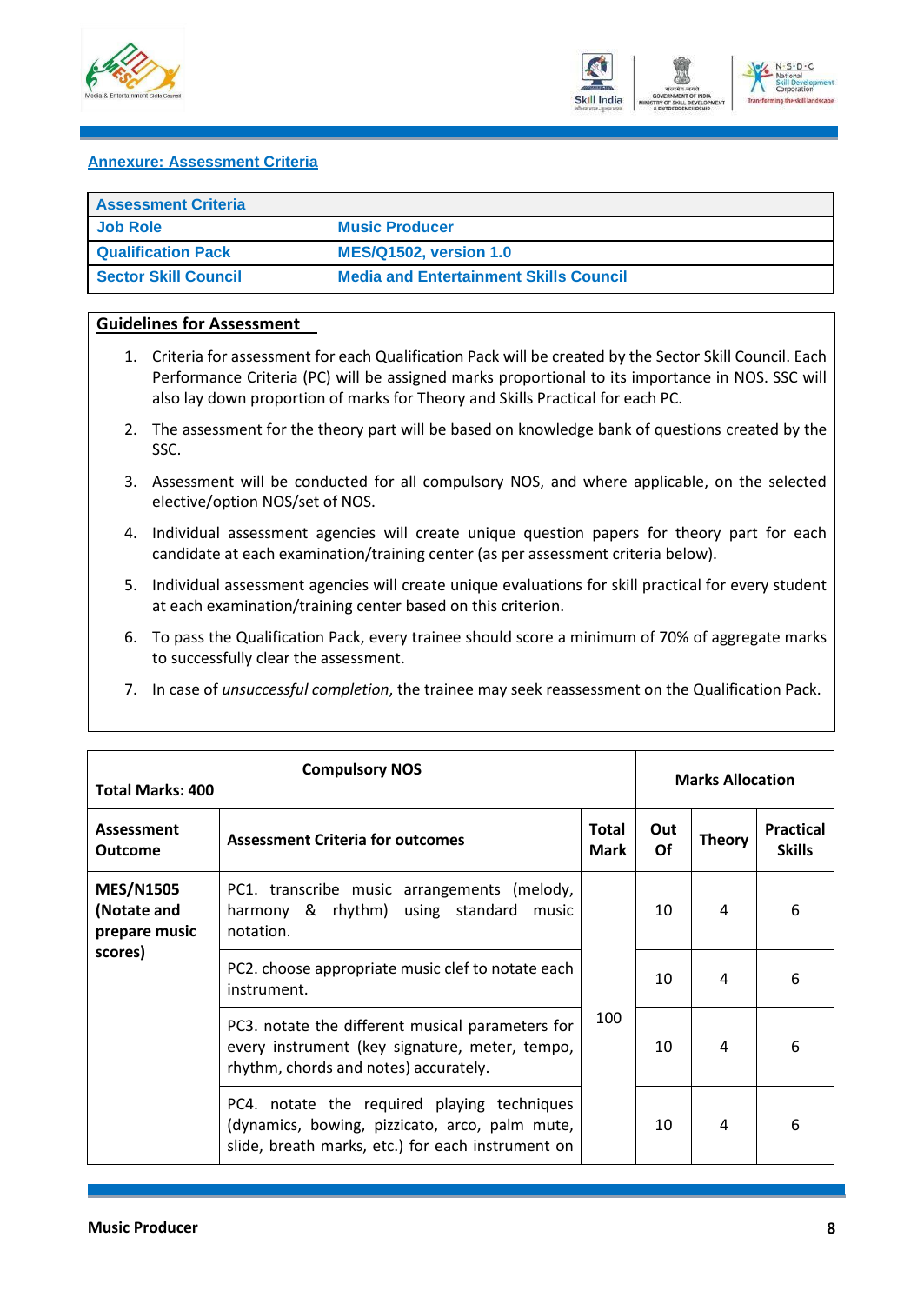





|                                                                | the score.                                                                                                                                                                                                     |              |     |    |    |
|----------------------------------------------------------------|----------------------------------------------------------------------------------------------------------------------------------------------------------------------------------------------------------------|--------------|-----|----|----|
|                                                                | PC5. transpose the music score correctly while<br>arranging for instruments requiring transposition<br>(trumpet in bb, horn in f, clarinet in a etc.)                                                          |              | 10  | 4  | 6  |
|                                                                | PC6. design music score templates using music<br>notation software.                                                                                                                                            |              | 10  | 4  | 6  |
|                                                                | PC7.<br>master scores showing<br>prepare<br>all<br>instruments and voices used in the music<br>arrangement.                                                                                                    |              | 10  | 4  | 6  |
|                                                                | supervise the creation of individual<br>PC8.<br>instrument/voice notation parts from the master<br>score for individual musicians by the music<br>programmer/arranger.                                         |              | 10  | 4  | 6  |
|                                                                | PC9. approve scores prepared by the music<br>programmer/arranger for recording sessions<br>(without repetitions, attention to turning pages,<br>$etc.$ ).                                                      |              | 10  | 4  | 6  |
|                                                                | PC10. supervise the export and import of music<br>notation files (Musical Instrument Digital Interface<br>(MIDI) or Music Extensible Mark-up Language<br>(XML)) between the notation software and the          |              | 10  | 4  | 6  |
|                                                                | Digital Audio Workstation (DAW).                                                                                                                                                                               |              |     |    |    |
|                                                                |                                                                                                                                                                                                                | <b>Total</b> | 100 | 40 | 60 |
| <b>MES/N1506</b><br>(Arrange music<br>in a range of<br>styles) | PC1. arrange music using appropriate style<br>elements (instrumentation, rhythm, sounds, etc.)<br>according to the creative direction set by the<br>music director/composer.                                   |              | 10  | 4  | 6  |
|                                                                | PC2. apply musical elements of cultural and<br>historical relevance (instruments, performance<br>styles, rhythmic patterns, vocal styles, etc.) in<br>music arrangements to meet the creative<br>requirements. | 100          | 10  | 4  | 6  |
|                                                                | PC3. determine the most appropriate key (pitch)<br>for a song arrangement that suits the chosen<br>singers and the mood of the composition.                                                                    |              | 10  | 4  | 6  |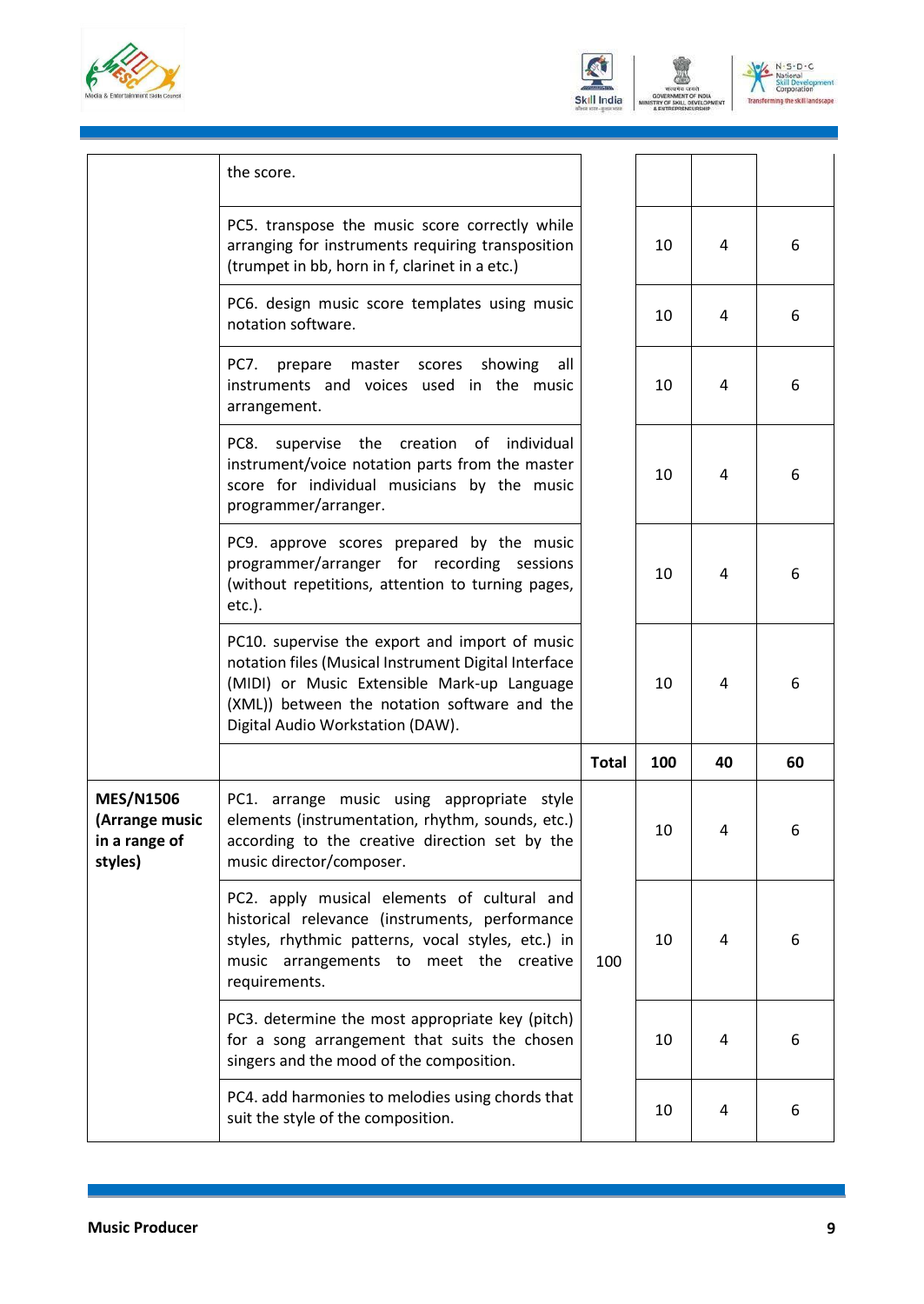



N. S. D. C.<br>National<br>Skill Develop<br>Corporation ng the skill la

|                                             | PC5. arrange or compose original melodies based<br>on a specified chord progression.                                                                                                             |              | 10  | 4              | 6  |
|---------------------------------------------|--------------------------------------------------------------------------------------------------------------------------------------------------------------------------------------------------|--------------|-----|----------------|----|
|                                             | PC6. approve the form and structure of music<br>compositions (intro, verse, chorus, reprise, etc.)<br>prepared by the music programmer/arranger in<br>accordance with the creative requirements. |              | 10  | 4              | 6  |
|                                             | PC7. supervise the arrangement of music for a<br>rhythm section (drums/percussions, keys/guitar<br>and bass) based on a given melody.                                                            |              | 10  | 4              | 6  |
|                                             | PC8. arrange music for acoustic instruments and<br>instrument groups (e.g. strings, woodwinds, brass,<br>etc.) adhering to their useable range and<br>performance techniques.                    |              | 10  | 4              | 6  |
|                                             | PC9. use Musical Instrument Digital Interface<br>(MIDI) keyboards or controllers to arrange music<br>on a Digital Audio Workstation (DAW).                                                       |              | 10  | 4              | 6  |
|                                             | PC10. supervise the simulation / mock-up of music<br>arrangements on a Digital Audio Workstation<br>(DAW) by the music programmer for review and                                                 |              | 10  | 4              | 6  |
|                                             | reference.                                                                                                                                                                                       |              |     |                |    |
|                                             |                                                                                                                                                                                                  | <b>Total</b> | 100 | 40             | 60 |
| <b>MES/N1507</b><br>(Produce<br>recordings) | PC1.<br>and/or<br>select<br>suitable<br>recommend<br>programmers, musicians, and sound engineers to<br>meet the production requirements.                                                         |              | 5   | $\overline{2}$ | 3  |
|                                             | PC2. schedule music programming and recording<br>sessions.                                                                                                                                       |              | 5   | $\overline{2}$ | 3  |
|                                             | PC3. manage the different stages of the music<br>production process.                                                                                                                             |              | 5   | $\overline{2}$ | 3  |
|                                             | PC4.<br>determine<br>appropriate<br>production<br>techniques (synthesis, sampling, layering, etc.)<br>according to the music genre and stylistic needs.                                          | 100          | 5   | $\overline{2}$ | 3  |
|                                             | PC5. approve appropriate sounds or samples used<br>for programming the different instruments in the<br>music arrangement.                                                                        |              | 10  | 4              | 6  |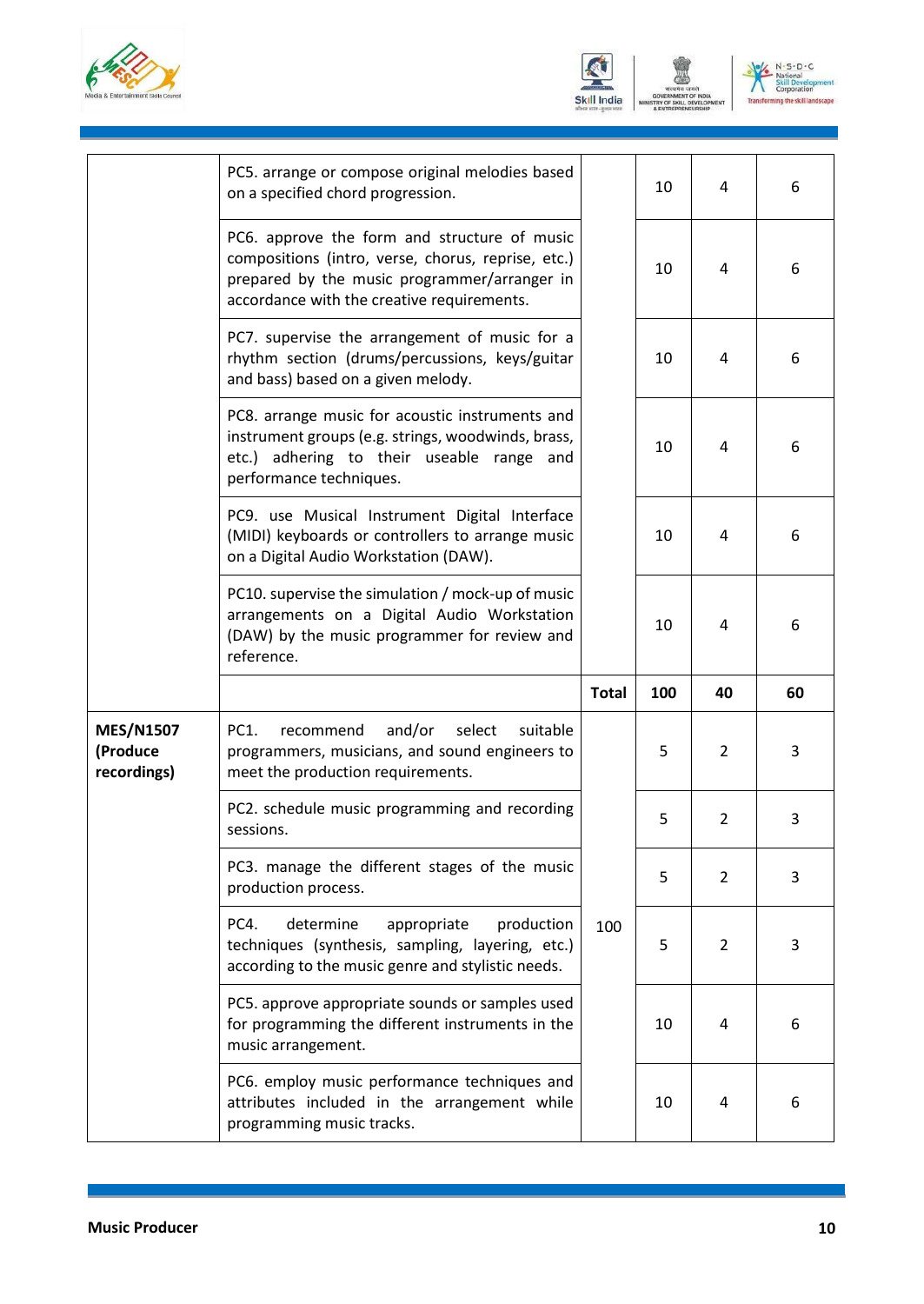





|                                                                     | PC7. apply sound processing techniques to make<br>digitally programmed music to sound as close as<br>possible to real instruments          |              | 10  | 4              | 6  |
|---------------------------------------------------------------------|--------------------------------------------------------------------------------------------------------------------------------------------|--------------|-----|----------------|----|
|                                                                     | PC8. operate professional sound<br>recording<br>equipment (microphones, mixers,<br>multitrack<br>recording systems, etc.) to record music. |              | 10  | 4              | 6  |
|                                                                     | PC9. determine appropriate techniques to record<br>instruments and voices according to the stylistic<br>considerations of the music genre. |              | 10  | 4              | 6  |
|                                                                     | PC10. direct and guide the performance of<br>musicians during recording sessions according to<br>the music arrangement.                    |              | 10  | 4              | 6  |
|                                                                     | PC11. supervise the mix-down of multi-track music<br>recordings.                                                                           |              | 10  | 4              | 6  |
|                                                                     | PC12. perform mastering of demo mixes for<br>presentation to the music director, clients, etc. for<br>review.                              |              | 10  | 4              | 6  |
|                                                                     |                                                                                                                                            | <b>Total</b> | 100 | 40             | 60 |
| <b>MES/N0104</b><br>(Maintain<br>workplace<br>health and<br>safety) | PC1. maintain one's posture and position to<br>minimize fatigue and the risk of injury                                                     |              | 10  | 5              | 5  |
|                                                                     | PC2. maintain first aid kit and keep oneself<br>updated on the first aid procedures                                                        |              | 10  | 5              | 5  |
|                                                                     |                                                                                                                                            |              |     |                |    |
|                                                                     | PC3. identify and document potential risks like<br>siting postures while using computer, eye fatigue<br>and other hazards in the workplace |              | 5   | $\overline{2}$ | 3  |
|                                                                     | PC4. accurately maintain accident reports                                                                                                  |              | 5   | $\overline{2}$ | 3  |
|                                                                     | PC5report health and safety risks/ hazards to<br>concerned personnel                                                                       | 100          | 10  | 5              | 5  |
|                                                                     | PC6. participate in organization health and safety<br>knowledge sessions and drills                                                        |              | 10  | 5              | 5  |
|                                                                     | PC7. identify the people responsible for health and<br>safety in the workplace, including those to contact<br>in case of an emergency      |              | 10  | 5              | 5  |